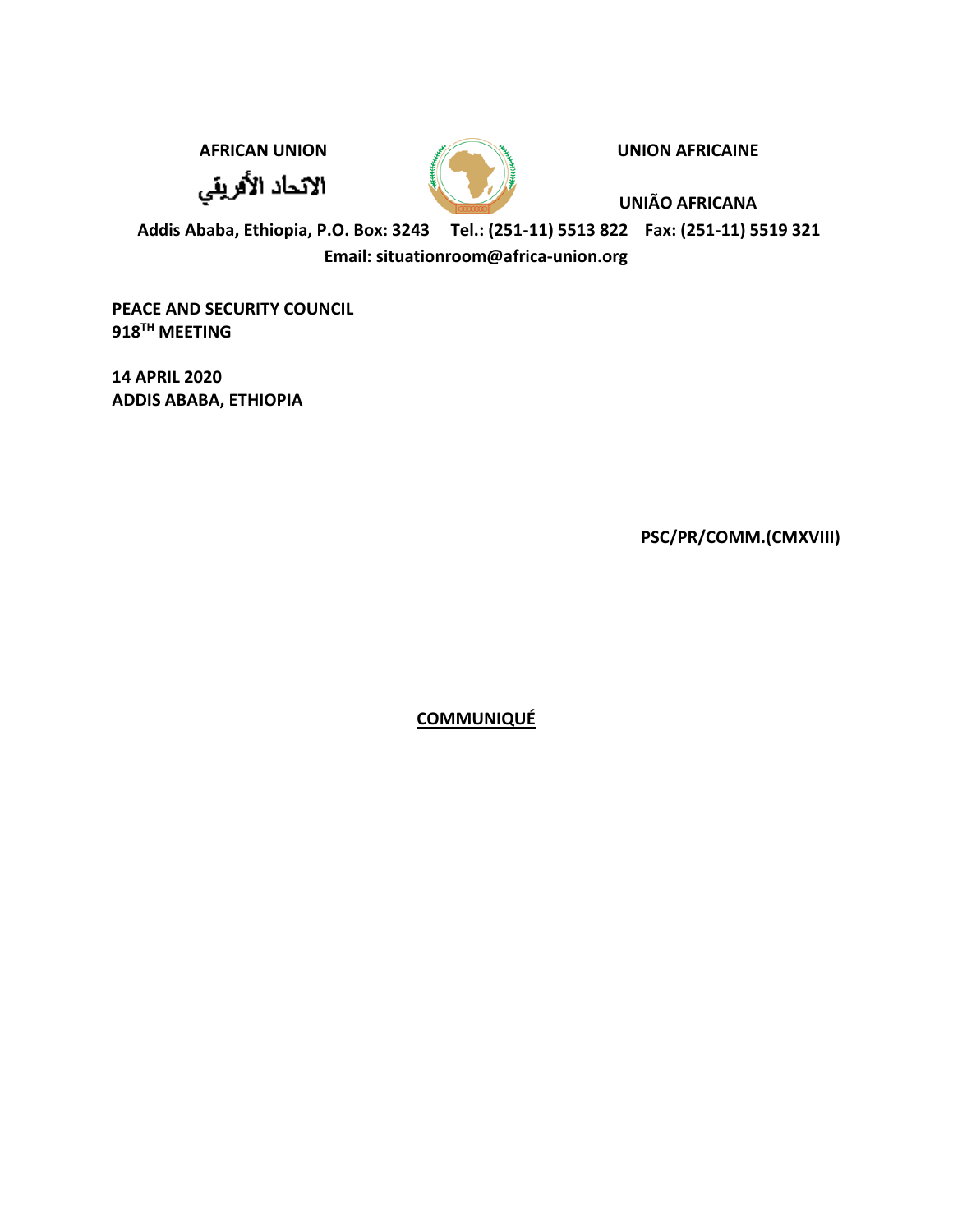## **COMMUNIQUÉ**

**Adopted by the Peace and Security Council at its 918th meeting held on 14 April 2020, on the impact of the Novel Coronavirus Disease 2019 (COVID-19) outbreak on peace and security in Africa,**

The Peace and Security Council,

*Acknowledging* that COVID-19 constitutes an existential serious threat to international peace and security, as it is affecting virtually all countries of the world; *Also acknowledging* the very serious and unprecedented threats to human security and national economies posed by COVID-19, which is diverting resources from existing capacities and initiatives to address and resolve conflicts, as well as from socio-economic development in the Continent, to the efforts against the COVID-19 pandemic;

*Noting with deep concern* the negative impact of COVID-19 on AU peace and security activities, within the context of ongoing efforts to silence the guns in the Continent, including diversion of funding meant for sustaining peace support operations, as well as post-conflictreconstruction and peacebuilding programmes, particularly in areas ravaged by armed, terrorist and extremist groups, among others; *also noting with deep concern*, the impact of COVID-19 on the lives and livelihoods of the people in the Continent, including refugees and internally displaced persons, as well as other vulnerable sections of society, including the elderly;

*Recalling* Communique [PSC/PR/COMM. (CMXV)] adopted at its 915<sup>th</sup> meeting held on 9 March 2020 on the outbreak of COVID-19;

*Welcoming* the United Nations General Assembly Resolution on "Global Solidarity to fight the Coronavirus disease 2019 (COVID-19)", adopted on 2 April 2020, which recognized the unprecedented negative effects of COVID-19 and called for intensified international cooperation to contain, mitigate and defeat the deadly pandemic;

*Also recalling* the communique adopted by the emergency meeting of African Ministers of Health on COVID-19, held on 22 February 2020, in Addis Ababa, Ethiopia, as well as the Declaration by the World Health Organization (WHO) issued on 30 January 2020, on COVID-19 outbreak as a Public Health Emergency of International Concern (PHEIC);

*Further recalling* Articles 6 of the Protocol Relating to the Establishment of the Peace and Security Council, which provides, as one of the core functions of Council, humanitarian action and disaster management; Article 13, paragraphs 3f and 3g, which provides, as part of the mandate of the African Standby Force (ASF), the provision of humanitarian assistance to alleviate the suffering of civilian population in conflict areas and supporting efforts to address major natural disasters; and any other functions as may be mandated by the Peace and Security Council or the Assembly; and *also recalling* the provisions of Article 15 (1) of its Protocol, which stipulate that the PSC shall take active part in coordinating and conducting humanitarian action in order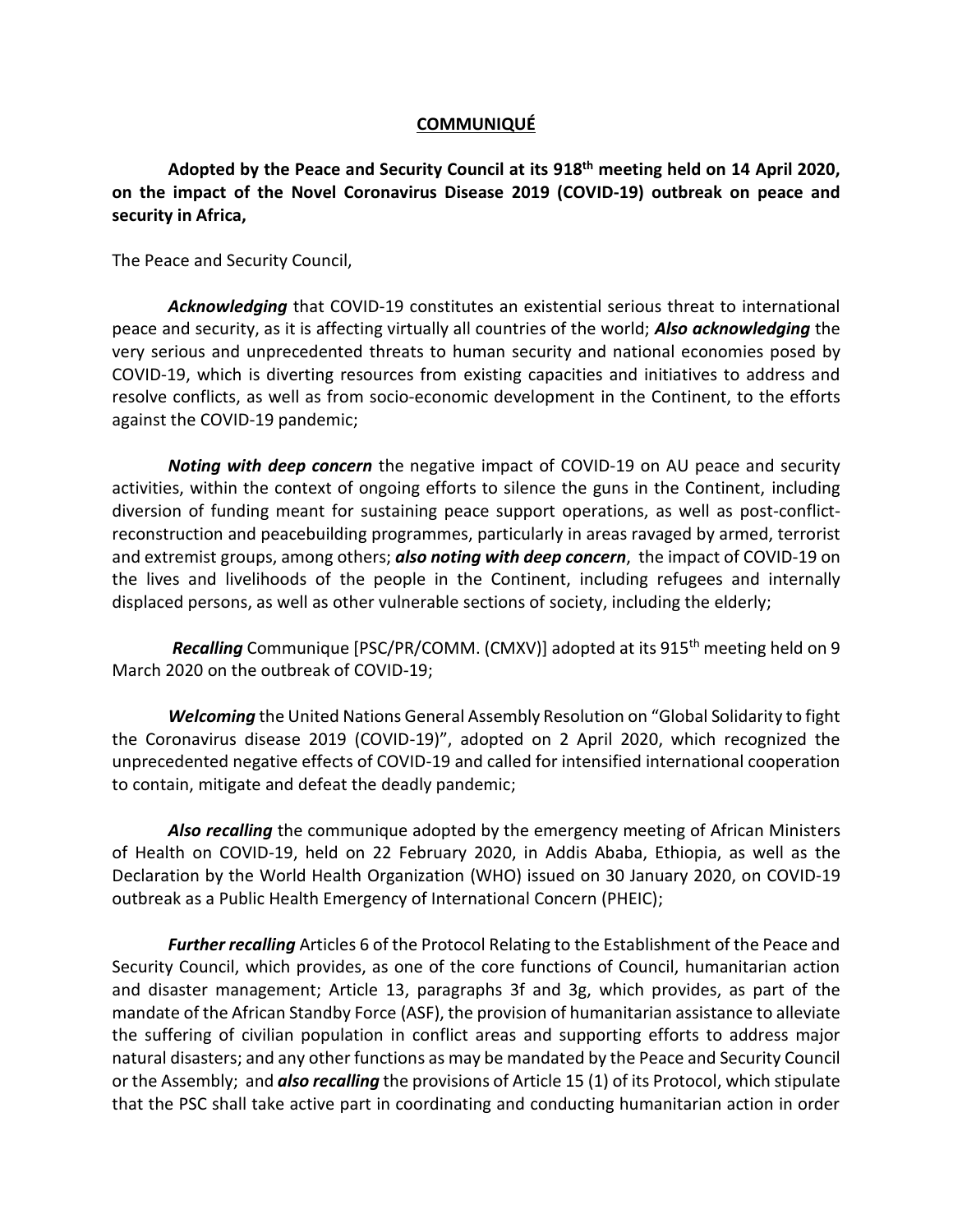to restore life to normalcy in the event of conflicts or natural disasters, including outbreaks of epidemics/pandemics;

*Recalling* the statement issued on 8 April 2020, by the current Chair of the AU, H.E. Cyril Ramaphosa, President of the Republic of South Africa, reaffirming his unwavering support to WHO and appreciation for the exceptional leadership of its Ditector-General, Dr. Tedros Adhanom Ghebreyesus;

*Noting* the opening statements by the Permanent Representative of the Republic of Kenya, H.E. Ambassador Catherine Muigai Mwangi, in her capacity as the Chairperson of the PSC for the month of April 2020, and the Commissioner for Peace and Security, Ambassador Smail Chergui. Also noting the statement made by the WHO Director-General Dr. Tedros Adhanom Ghebreyesus, the United Nations (UN) Under-Secretary-General and Executive Secretary of the UN Economic Commission for Africa, Dr. Vera Songwe, as well as the briefing made by the Director of the Africa Centres for Disease Control and Prevention (Africa CDC), Dr. John Nkengasong, on the impact and implications of COVID-19 on peace and security in Africa; and

*Mindful* of the fact that COVID-19 does not discriminate on the basis of race, colour, ethnicity, ideology, or creed, and the urgent need to mobilize and deploy all necessary efforts, within the spirit of international solidarity, in order to effectively mitigate, contain the spread and defeat the COVID-19.

Acting under Article 7 of its Protocol, the Peace and Security Council:

*1. Commends* the Africa CDC, under the umbrella of the Department of Social Affairs of the Commission, for the relentless efforts being deployed, working in collaboration with the WHO, in response to the outbreak of COVID-19, including providing guidelines on the various activities of the Union and its Organs and *emphasizes* the importance of constant adjustments/adaptation of these guidelines to the evolution of the COVID-19 situation in the Continent;

*2. Also commends* all Member States for having taken swift measures to prevent and to contain the spread of COVID-19, including enhancing the capacity of their national health infrastructure, as well as restrictions on public movement and assembly, with a view to curbing the spread of the virus; and *encourages* Member States, while robustly and comprehensively implementing measures to defeat COVID-19, to also ensure continued and adequate flow of essential supplies to populations especially food;

*3. Further commends* all private sector entities, partner countries, international institutions and philanthropist organizations that have mobilized resources, both, from within and outside the Continent towards the efforts being deployed by the governments of Member States, in particular, the Chinese Jack Ma Foundation and Alibaba Foundation for the donation of COVID-19 medical supplies to Member States and *calls* for the continuation of this humanitarian gesture*; pays special tribute,* in this regard, to Prime Minister, Dr. Abiy Ahmed of Ethiopia and Mr. Jack Ma, for their personal efforts and commitment in mobilizing material support for the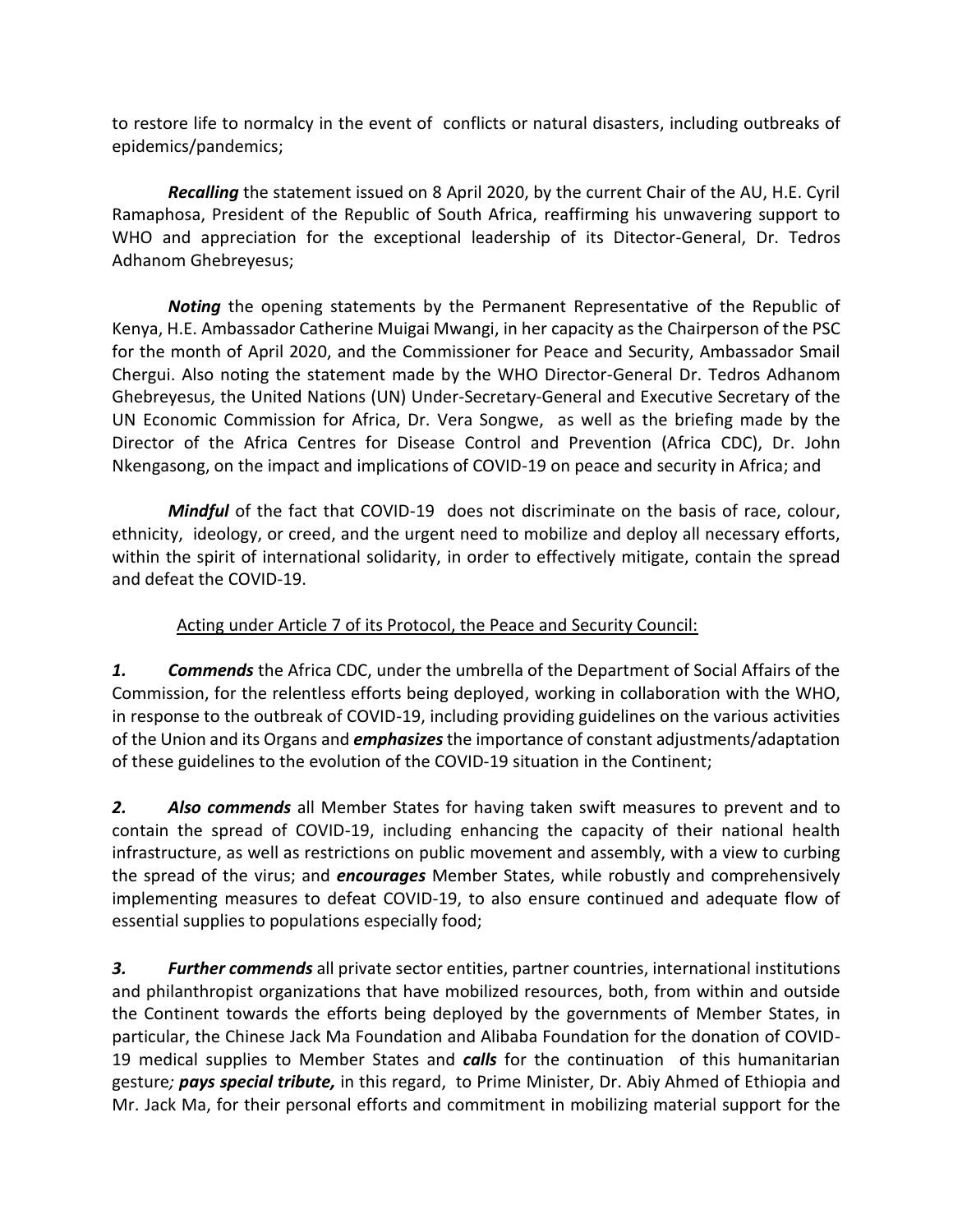fight against COVID-19 within the Continent. In the same context, Council *commends* the Ethiopian Airlines and the World Food Programme (WFP), for delivering, the donated medical equipment to all Member States;

*4. Salutes* the establishment of the African Union COVID-19 Response Fund, in order to mobilize the required financial resources for Africa's fight against the pandemic, and *expresses its gratitude* to Members of the Bureau of the African Union, which have already contributed to the Fund, and *encourages* all other Member States which have not yet done so to also make their contributions, within the spirit of pan-African solidarity. Council *further encourages* the African private sector, international financial institutions and bilateral partners to also contribute to the Fund*;*

*5. Affirms its* unflinching support to the relentless efforts being deployed by WHO, particularly its Director-General Dr. Tedros Adhanom Ghebreyesus, in providing timely information, technical guidance and material assistance towards efforts to contain the spread and mitigate the impact of COVID-19; *encourages*the Director-General and his entire WHO team to remain focused on the fight against COVID-19 pandemic; and in this regard *appeals* to the rest of the international community to continue to extend full support and cooperation to the efforts of WHO;

*6. Pays particular tribute* to the healthcare workers, especially those working in particularly challenging security environments in parts of the Continent, for their commitment to duty and for sacrificing their precious lives, in order to save lives in the face of COVID-19 and *encourages* them to persevere until the deadly pandemic is defeated. In this context, Council *emphasizes the need* for Member States to ensure full protection, safety and security of healthcare workers, as well as providing them with adequate and appropriate personal protection equipment and necessary tools to enable them to better perform their work;

*7. Expresses* condolences to all Member States for lives lost due to COVID-19 and *wishes* a rapid recovery to all those people throughout the Continent, who have been hospitalized as a result of contracting the COVID-19 pandemic;

*8. Underscores the importance* of the implementation of Africa Joint Continental Strategy for COVID-19 outbreak as a robust and comprehensive continental collective response to COVID-19 and to emulate the lessons learnt from the recent successful fight against the Ebola Virus Disease outbreak in parts of the Continent, particularly cooperation and solidarity among AU Member States and substantial support mobilized to combat that epidemic;

*9. Emphasizes the imperative* for the AU, in consultation with the troop and police contributing countries (TCCs/PCCs) for the ongoing AU Peace Support Operations, to further enhance measures for ensuring protection, safety and security of the personnel, including mobilizing the required resources, as relevant for early detection, testing, contact tracing, rapid treatment and evacuation where necessary, as well as containing the spread of COVID-19;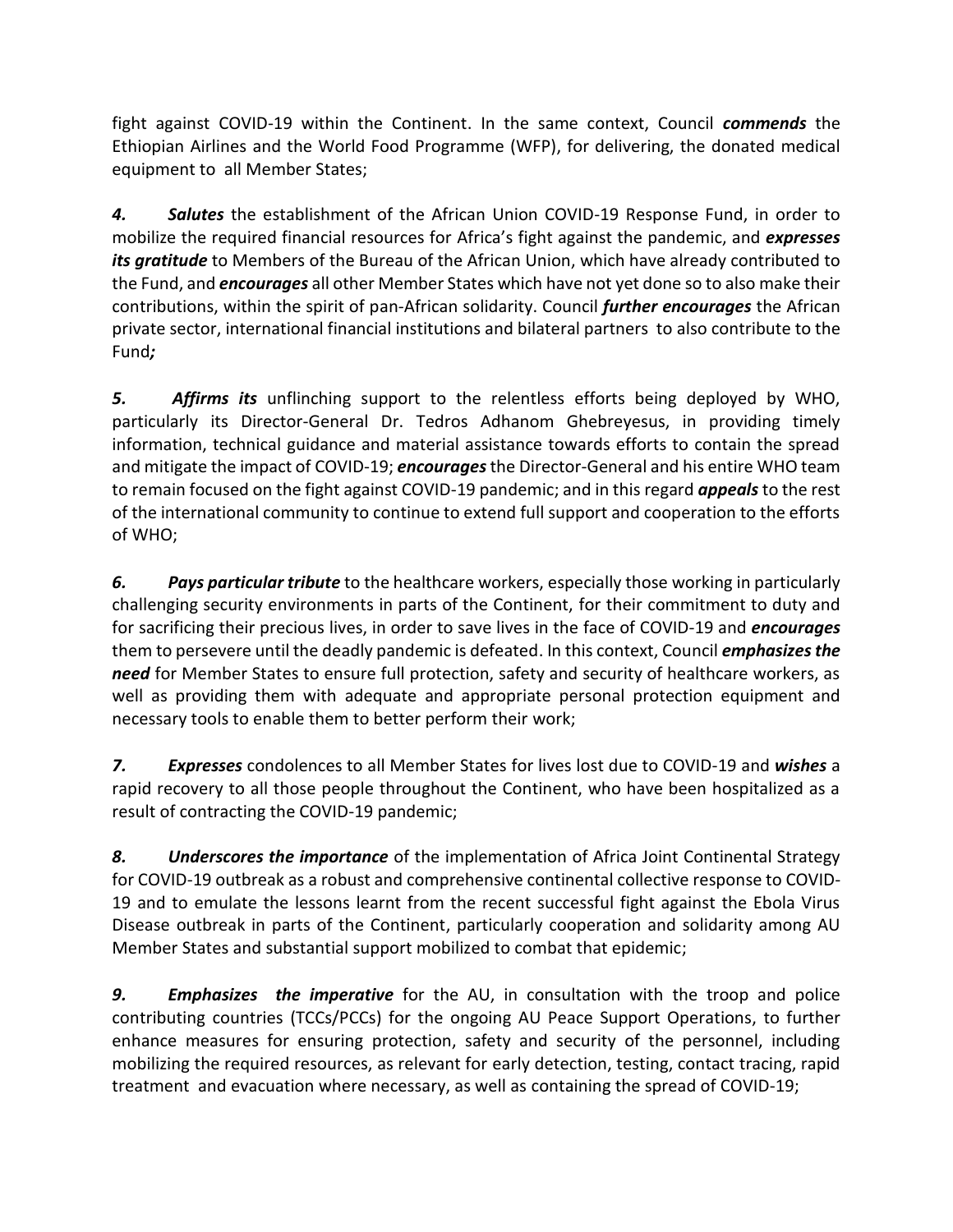*10. Notes with deep concern* the profound socio-economic consequences of COVID-19 within Africa, including the fall in commodity prices and the attendant loss of national revenues; *also notes* the negative impact of the pandemic, as more pronounced in the informal sector, which is the source of livelihoods for the majority of the population in both, rural and urban areas.

*11.* While Member States have taken bold measures, including lockdowns, to contain the spread of, and mitigate the negative impact of COVID-19, Council *highlights the need* for Member States to also put in place programmes, in the form of safety nets, to support the entire population, paying particular attention to the most vulnerable sections; and *underscores the imperative* of all stakeholders involved in the fight against COVID-19 to also pay particular attention to refugees and internally displaced persons in the camps wherever in the Continent, including ensuring early detection, testing and contact tracing, as well as provision of basic needs such as food and water;

*12. Also notes with deep concern,* the impact of COVID-19 on fragile economies and postconflict countries, and *appeals* to the bilateral and international development partners, to consider debt cancelation and relief to those African countries with fragile economies, including provision of economic support packages, to enable these countries to regain resilience and commit the required resources to the fight against COVID-19. In the same vein, Council *reiterates its call* for those members of the international community who have imposed sanctions and other punitive measures on some African countries to immediately and unconditionally lift them, to allow these countries to devote their efforts and resources to fighting COVID-19 pandemic and regenerate economic vibrancy;

*13. Encourages* the media to continue to play the critical role of raising public awareness through dissemination of factual information and educating the population on the reality of the deadly COVID-19 and on the various measures that need to be taken by individuals in order to avoid contracting the virus and those being deployed by governments of Member States in combating the pandemic;;

*14. Also encourages* community leaders and those of various religious organizations, civil society organizations and other forms of social networks, as well as the population in general, to fully support and complement all efforts being deployed by their governments in fighting against COVID-19;

*15. Appeals* to all Member States with strategic airlift capabilities, which are in a position to do so, to avail these capabilities, at own cost, to the AU Commission when so requested, within the framework of the humanitarian functions of the ASF as outlined in the PSC Protocol, and also in the spirit of Africa helping Africa, as well as Pan-African solidarity, in order to enable the Africa CDC to more effectively and expeditiously dispatch medical supplies and other related needs that maybe required by Member States in their efforts to combat COVID-19; and in this context, *underlines* the urgent need, within the framework of the African Peace and Security Architecture (APSA), for Regional Economic Communities and Regional Mechanisms for Conflict Prevention,